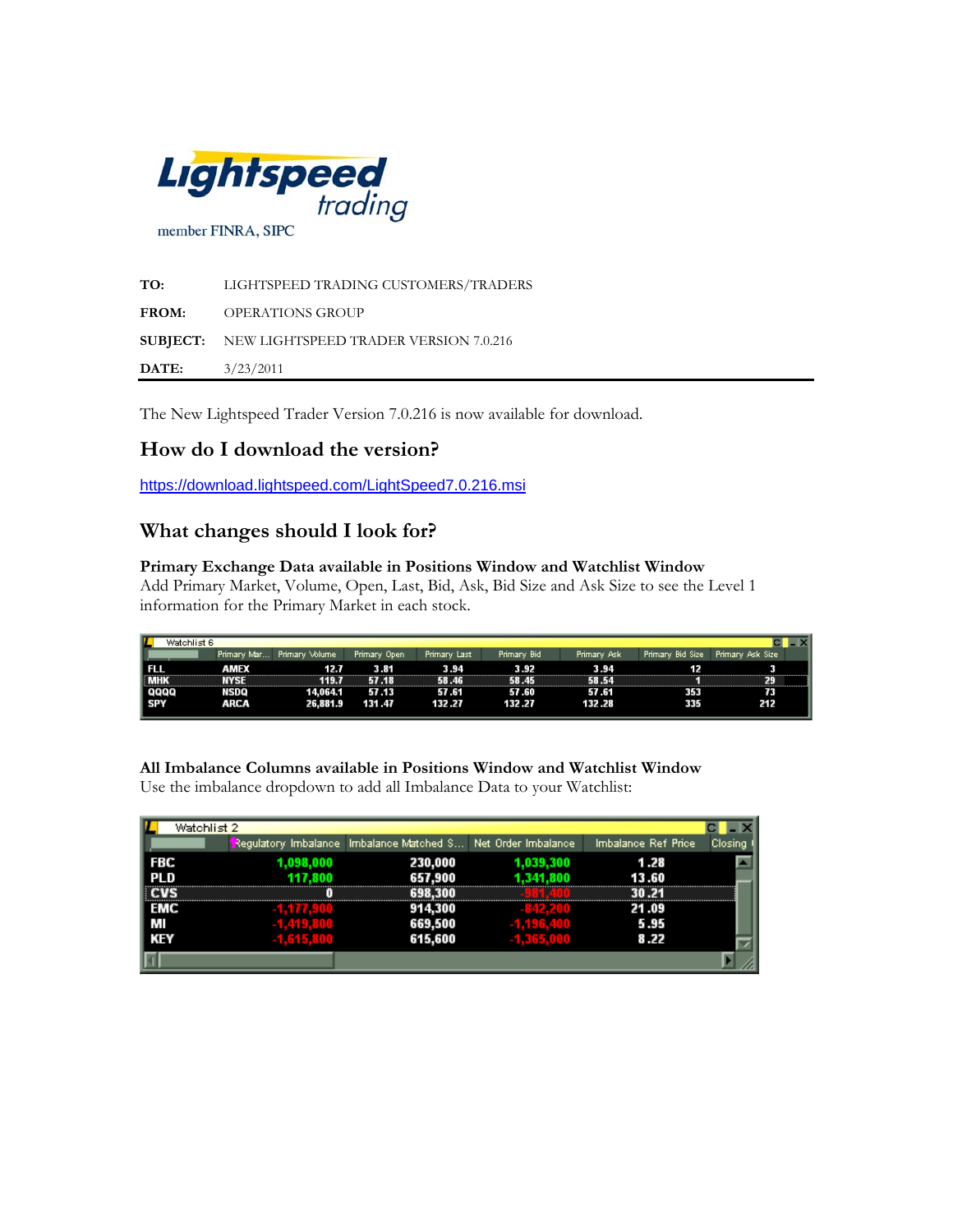

## **Time Frame Columns in Positions Window and Watchlist Window**

User can now display several columns that can be configured for specific time frames (2-60 minutes, or Day). As seen below, users can assign different Time Frames to each column.

**Net Change**: Change from beginning of the period to Last Price

**% Change**: Net Change of the Period as a % of Price at beginning of period

**Price Range**: The range between the High and Low of the period

**High Price**: High Price for the period

**Low Price**: Low Price for the period

**H/L**: Whether the stock is currently at the High or Low of the period

**First Price**: The price that marks the beginning of the period (when period = Day, the First Price is the previous close)

**% Range**: Price Range as a % of First Price

**Volume**: The volume for the period

**Volume Rate**: The volume for the period divided by minutes in the period (if period is Day, Volume is divided by minutes since 9:30 AM EST).

| L<br>Watchlist 5 |        |        |             |            |           |                |        |               |              |
|------------------|--------|--------|-------------|------------|-----------|----------------|--------|---------------|--------------|
|                  | Close  | Open.  | % Change:05 | % Range:05 | Volume:10 | First Price:05 | H/L:05 | High Price:05 | Low Price:05 |
| ΙC               | 4.69   | 4.67   | -0.43%      | 0.43%      | 15,041.7  | 4.68           |        | 4.68          | 4.66         |
| ∣ BAC            | 13.97  | 14.16  | $+0.28%$    | 0.21%      | 2,350.3   | 14.16          |        | 14.20         | 14.17        |
| <b>ERC</b>       | 15.03  | 15.02  | $+0.00%$    | 0.13%      | 0.6       | 15.06          |        | 15.08         | 15.06        |
| I GE             | 20.58  | 20.71  | $+0.17%$    | 0.20%      | 746.0     | 20.51          |        | 20.56         | 20.52        |
| ADM              | 36.43  | 36.56  | $-0.16\%$   | 0.17%      | 80.3      | 36.74          |        | 36.74         | 36.677       |
| QQQQ             | 56.855 | 57.16  | -0.02%      | $0.09\%$   | 4,280.9   | 57.40          |        | 57.43         | 57.38        |
| MHK              | 56.92  | 57.185 | $+0.07%$    | 0.10%      | 10.9      | 57.85          |        | 57.91         | 57.85        |
| SPY              | 130.93 | 131.48 | $+0.04%$    | 0.07%      | 4,481.1   | 131.71         |        | 131.80        | 131.71       |
| i aapl           | 342.88 | 345.29 | $+0.03%$    | 0.09%      | 206.9     | 346.50         |        | 346.80        | 346.48       |
| lad              |        |        |             |            |           |                |        |               | ы            |

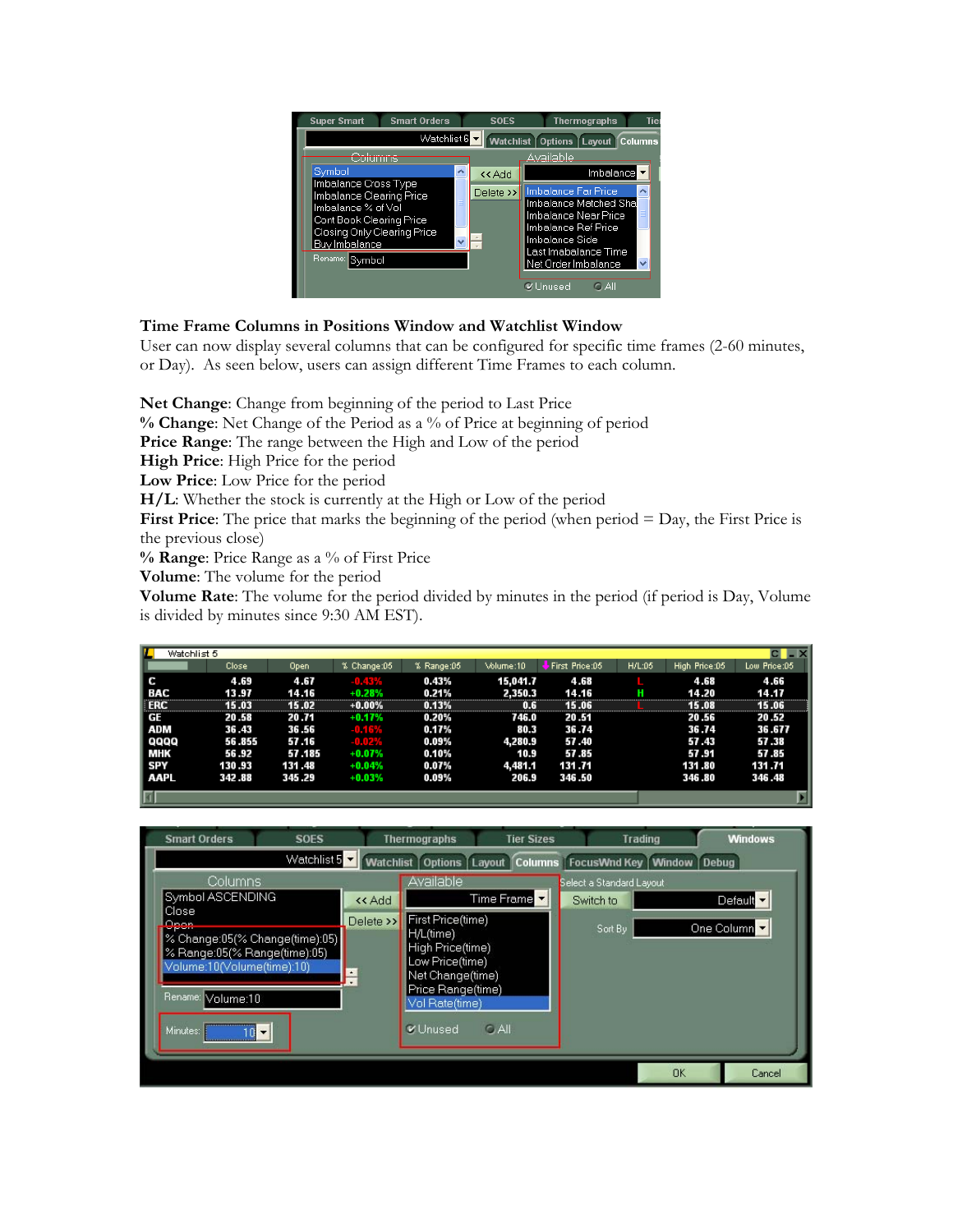### **Level 1 Info Labels in Level 2 can now be renamed:**

Double click on an Added Data Field and the below window will appear. Enter your new Label Name and hit Enter or Click OK:



|                   |               | Level 1 Information - Data Fields - |                                                              |                                                               | Template (right-click in the template to set vertical spacing between the rows) | Data fields                                                                                                   | r Level 1 - Fonts & Colors∙                                                          | Active BG                                   |
|-------------------|---------------|-------------------------------------|--------------------------------------------------------------|---------------------------------------------------------------|---------------------------------------------------------------------------------|---------------------------------------------------------------------------------------------------------------|--------------------------------------------------------------------------------------|---------------------------------------------|
| LAST<br>нı<br>LO. | <b>B SHRS</b> | CHG<br><b>OPEN</b><br><b>CLOSE</b>  | CHG <sub>2</sub><br>$\times$ OPN<br>PR VOL<br><b>NET REG</b> | VOL<br>TIER<br><b>EXCHG</b><br><b>NET IMB</b><br>$\times$ CLS |                                                                                 | <b>Tier Size</b><br>$\blacktriangle$<br>High<br>Low<br>Last<br>Close<br>Open                                  | Labels:<br>LAST<br>Data:<br>22.51<br>  INTC<br>Symbol:<br>  1 / 21.19  <br>Position: | <b>Inactive BG</b><br><b>Use</b><br>default |
|                   |               | Show Net Imbalance popup field      |                                                              |                                                               | Aligned columns or Mest fit                                                     | Change<br>$\checkmark$<br>Change %<br>Drag any of the<br>data fields in/out<br>of the template<br>Use default | Use default fonts<br>Cancel                                                          | <b>BG</b><br>colors<br><b>OK</b>            |

#### **Level 1 in Level 2 "Best Fit" will justify data next to label name**

As seen above, select Best Fit to Justfiy the Data next to the Label Name. Seen below, High Low, and Open have been renamed (H, L, and O respectively) and Data has been justified to "Best Fit."

| Apple Inc.           |              |   |                      |                            |           |              |     |
|----------------------|--------------|---|----------------------|----------------------------|-----------|--------------|-----|
|                      | <b>AAPL</b>  |   |                      |                            |           |              | 25% |
| <b>LAST 342.90</b>   | CHG +0.28    |   | сном +0.08%          |                            |           | VOL 17,848.0 |     |
| $\, \boxplus$ 345.15 | 0.344.02     |   | X OPN 341.48         |                            | TIER N1   |              |     |
| $\perp$ 338.37       | CLOSE 342.88 |   |                      | PR VOL 23,938.7 EXCHG NSDQ |           |              |     |
| B SHRS <sup>O</sup>  |              |   | NET REG <sup>O</sup> |                            | NET IMB O |              |     |
|                      |              |   |                      |                            |           | X CLS 342.57 |     |
| arca                 | 342.71       |   | nsdq                 | 342.98                     | z         | 342.90       |     |
| nsdq                 | 342.70       | 4 | arca                 | 343.00                     |           | 342.90       |     |
| edgx                 | 342.50       |   | edgx                 | 343.55                     |           | 342.89       |     |
|                      |              |   |                      |                            |           |              |     |

#### **Re-Established General Link after Log off and On**

Lightspeed Trader will re-link to previously linked applications after reconnect, provided that application is already running and in same screen position as previous LS log in session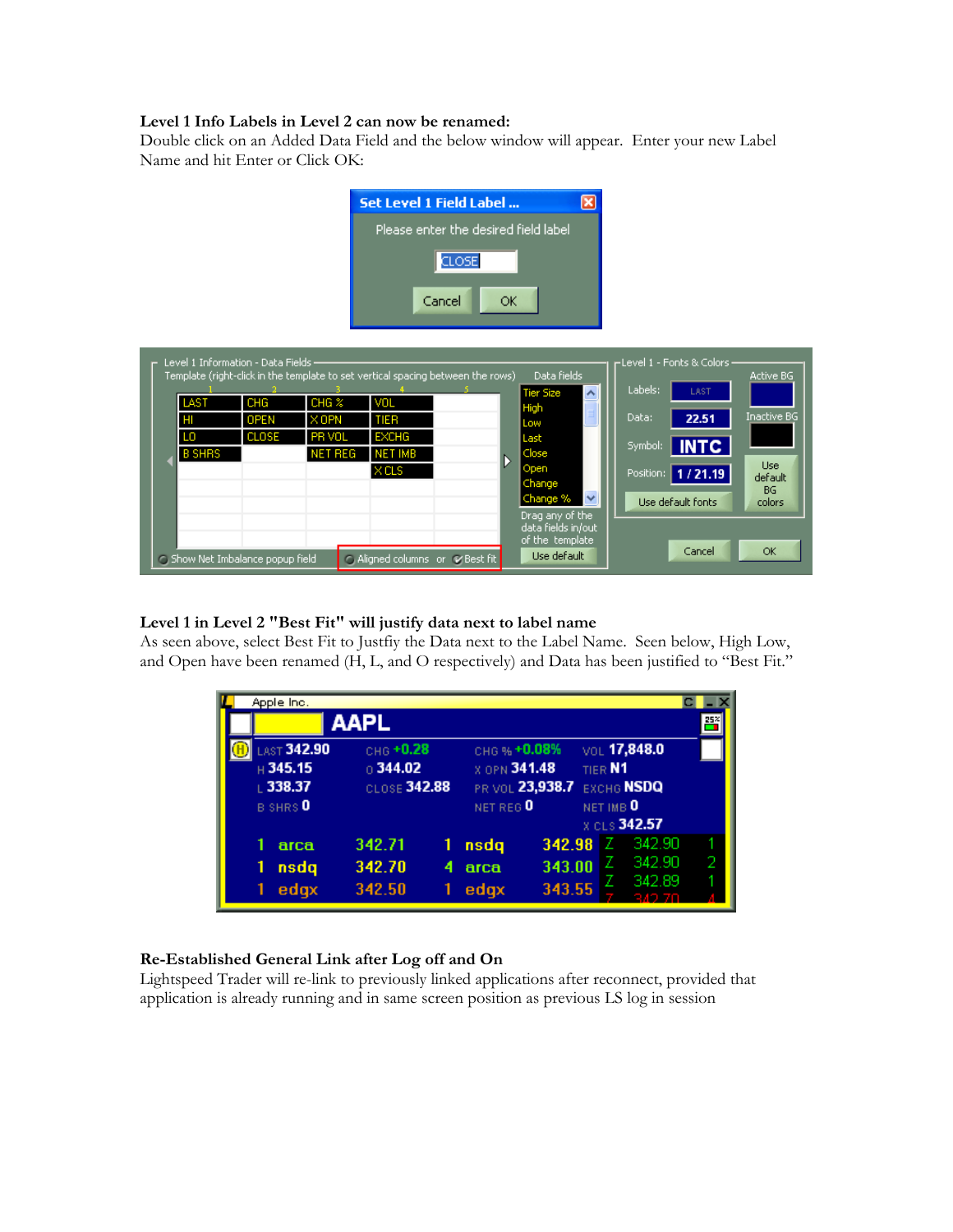## **Option in Increments Tab to dismiss order pop up by pressing any "Alpha Key"**

Check this option to close the pop up window by pressing any alpha key on your keyboard